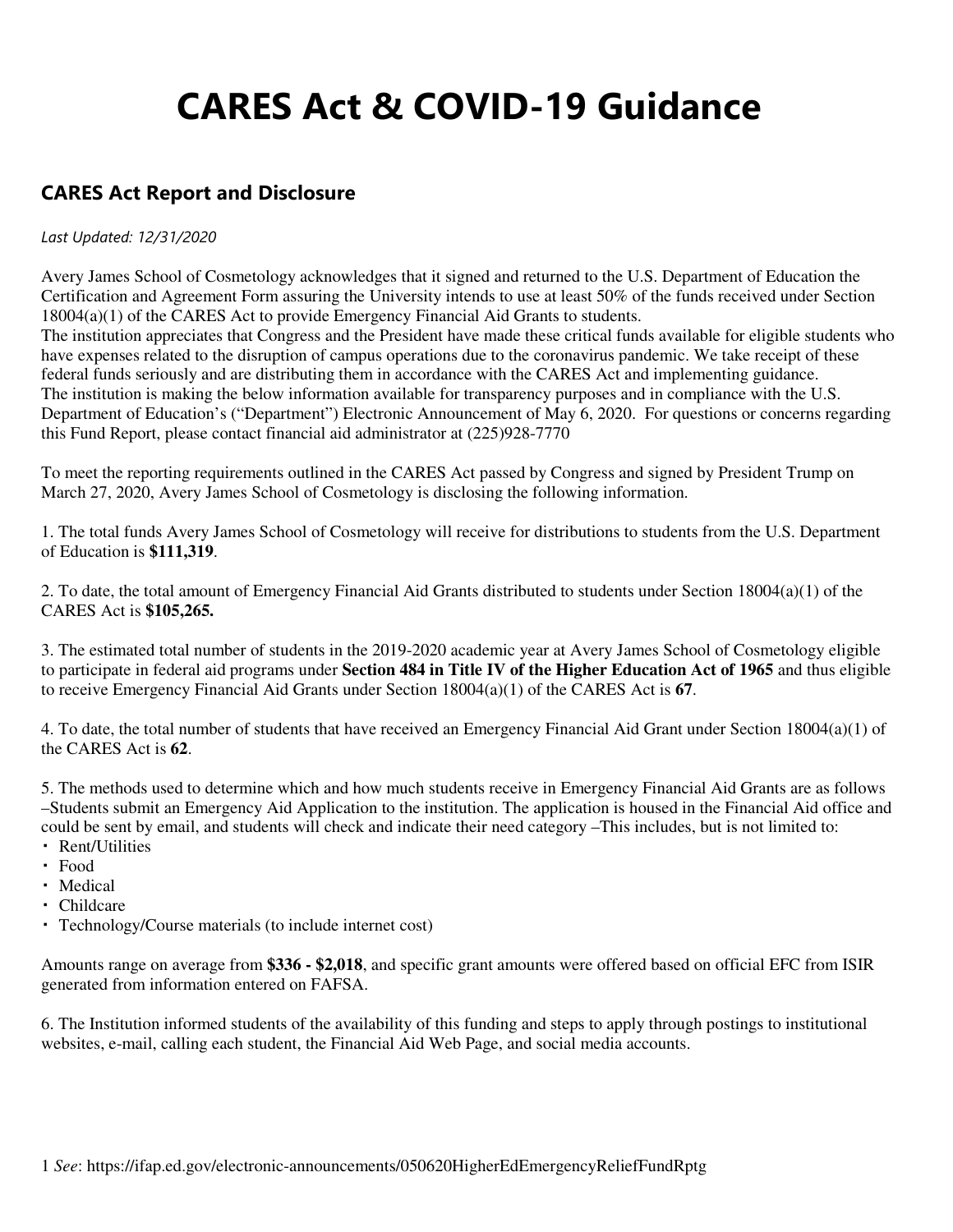## **Quarterly Budget and Expenditure Reporting under CARES Act Sections 18004(a)(1) Institutional Portion, 18004(a)(2), and 18004(a)(3), if applicable**

| <b>Institution Name: AVERY JAMES SCHOOL OF COSMETOLOTY</b>                      | Date of Report: 12/31/2020 Covering Quarter Ending: 12/31/2020 |                 |                         |
|---------------------------------------------------------------------------------|----------------------------------------------------------------|-----------------|-------------------------|
| Total Amount of Funds Awarded: Section (a)(1) Institutional Portion: _\$111,319 | Section (a)(2):                                                | Section (a)(3): | Final Report? $\square$ |

| Category                                                                                                                                                                                                                                                                                                                                                                                                | Amount<br>in $(a)(1)$ | Amount in<br>(a)(2) dollars, | Amount in<br>(a)(3) dollars, | <b>Explanatory Notes</b> |
|---------------------------------------------------------------------------------------------------------------------------------------------------------------------------------------------------------------------------------------------------------------------------------------------------------------------------------------------------------------------------------------------------------|-----------------------|------------------------------|------------------------------|--------------------------|
|                                                                                                                                                                                                                                                                                                                                                                                                         | institutional dollars | if applicable                | if applicable                |                          |
| Providing additional emergency financial aid grants to students. <sup>1</sup>                                                                                                                                                                                                                                                                                                                           |                       |                              |                              |                          |
| Providing reimbursements for tuition, housing, room and board, or<br>other fee refunds.                                                                                                                                                                                                                                                                                                                 |                       |                              |                              |                          |
| Providing tuition discounts.                                                                                                                                                                                                                                                                                                                                                                            |                       |                              |                              |                          |
| Covering the cost of providing additional technology hardware to<br>students, such as laptops or tablets, or covering the added cost of<br>technology fees.                                                                                                                                                                                                                                             | \$0                   |                              |                              |                          |
| Providing or subsidizing the costs of high-speed internet to students<br>or faculty to transition to an online environment.                                                                                                                                                                                                                                                                             | \$0                   |                              |                              |                          |
| Subsidizing off-campus housing costs due to dormitory closures or<br>decisions to limit housing to one student per room; subsidizing<br>housing costs to reduce housing density; paying for hotels or other<br>off-campus housing for students who need to be isolated; paying<br>travel expenses for students who need to leave campus early due to<br>coronavirus infections or campus interruptions. | \$0                   |                              |                              |                          |
| Subsidizing food service to reduce density in eating facilities, to<br>provide pre-packaged meals, or to add hours to food service<br>operations to accommodate social distancing.                                                                                                                                                                                                                      | \$0                   |                              |                              |                          |
| Costs related to operating additional class sections to enable social<br>distancing, such as those for hiring more instructors and increasing<br>campus hours of operations.                                                                                                                                                                                                                            | \$0                   |                              |                              |                          |

<sup>&</sup>lt;sup>1</sup> To support any element of the cost of attendance (as defined under Section 472 of the Higher Education Act of 1965, as amended (HEA)) per Section 18004(c) of the CARES Act and the Interim Final Rule published in the *Federal Register* on June 17, 2020 (85 FR 36494). Community Colleges in California, all public institutions in Washington State, and all institutions in Massachusetts have different requirements due to recent U.S. District Court actions. Please discuss with legal counsel. HEERF litigation updates can be found here.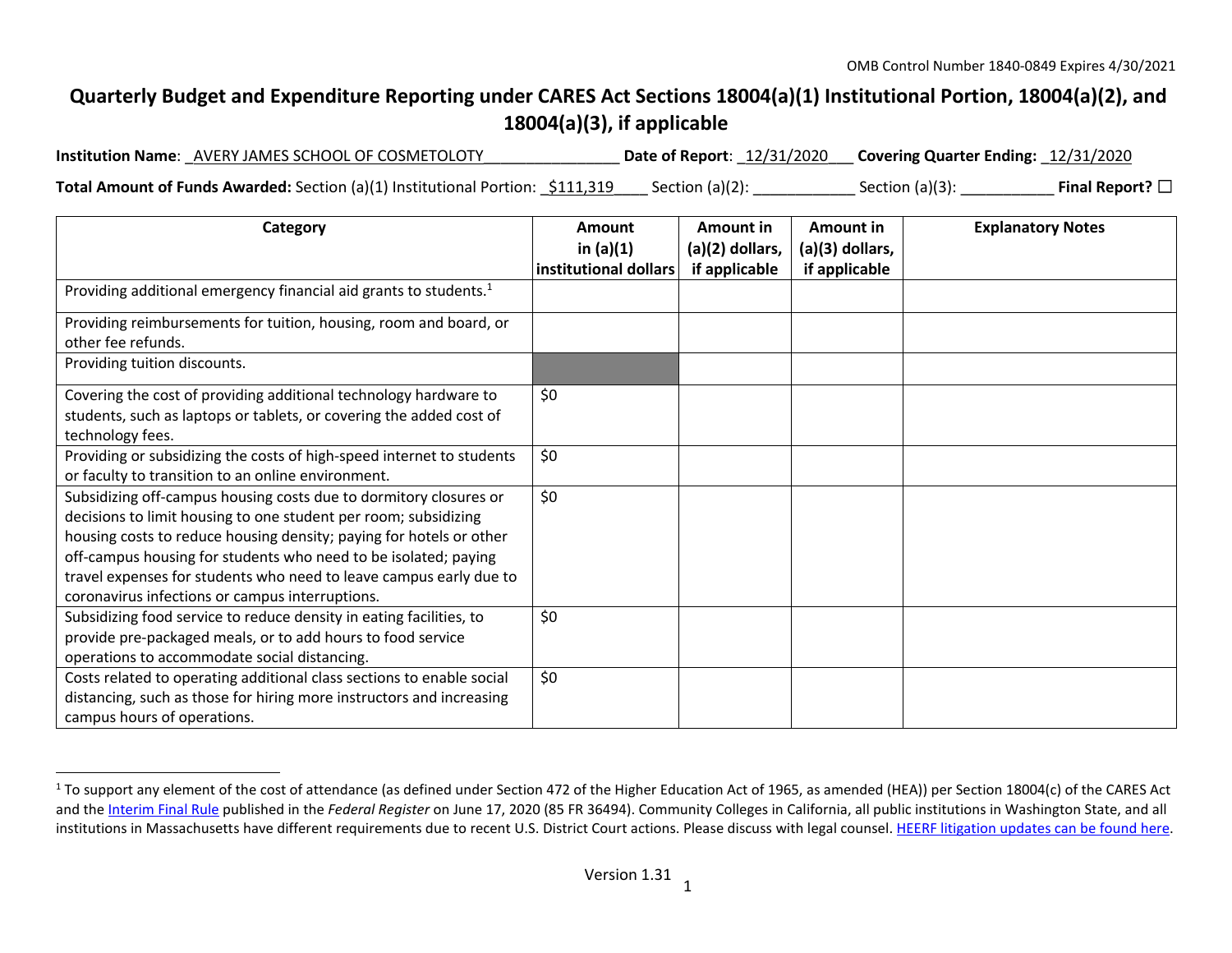OMB Control Number 1840-0849 Expires 4/30/2021

| Category                                                                                                                                                                                                                                                                               | Amount<br>in $(a)(1)$<br>institutional dollars | Amount in<br>(a)(2) dollars,<br>if applicable | <b>Amount in</b><br>(a)(3) dollars,<br>if applicable | <b>Explanatory Notes</b> |
|----------------------------------------------------------------------------------------------------------------------------------------------------------------------------------------------------------------------------------------------------------------------------------------|------------------------------------------------|-----------------------------------------------|------------------------------------------------------|--------------------------|
| Campus safety and operations. <sup>2</sup>                                                                                                                                                                                                                                             | \$0                                            |                                               |                                                      |                          |
| Purchasing, leasing, or renting additional instructional equipment<br>and supplies (such as laboratory equipment or computers) to reduce<br>the number of students sharing equipment or supplies during a<br>single class period and to provide time for disinfection between<br>uses. | \$0                                            |                                               |                                                      |                          |
| Replacing lost revenue due to reduced enrollment.                                                                                                                                                                                                                                      |                                                |                                               |                                                      |                          |
| Replacing lost revenue from non-tuition sources (i.e., cancelled<br>ancillary events; disruption of food service, dorms, childcare or other<br>facilities; cancellation of use of campus venues by other<br>organizations, lost parking revenue, etc.). <sup>3</sup>                   |                                                |                                               |                                                      |                          |
| Purchasing faculty and staff training in online instruction; or paying<br>additional funds to staff who are providing training in addition to<br>their regular job responsibilities.                                                                                                   | \$0                                            |                                               |                                                      |                          |
| Purchasing, leasing, or renting additional equipment or software to<br>enable distance learning, or upgrading campus wi-fi access or<br>extending open networks to parking lots or public spaces, etc.                                                                                 | \$0                                            |                                               |                                                      |                          |
| Other Uses of (a)(1) Institutional Portion funds. <sup>4</sup>                                                                                                                                                                                                                         | \$0                                            |                                               |                                                      |                          |
| Other Uses of (a)(2) or (a)(3) funds, if applicable. <sup>5</sup>                                                                                                                                                                                                                      |                                                |                                               |                                                      |                          |
| <b>Quarterly Expenditures for each Program</b>                                                                                                                                                                                                                                         | \$0                                            |                                               |                                                      |                          |
| <b>Total of Quarterly Expenditures</b>                                                                                                                                                                                                                                                 | \$0                                            |                                               |                                                      |                          |

Washington, DC 20202.

<sup>&</sup>lt;sup>2</sup> Including costs or expenses related to the disinfecting and cleaning of dorms and other campus facilities, purchases of personal protective equipment (PPE), purchases of cleaning supplies, adding personnel to increase the frequency of cleaning, the reconfiguration of facilities to promote social distancing, etc. workers, venue staff, etc.).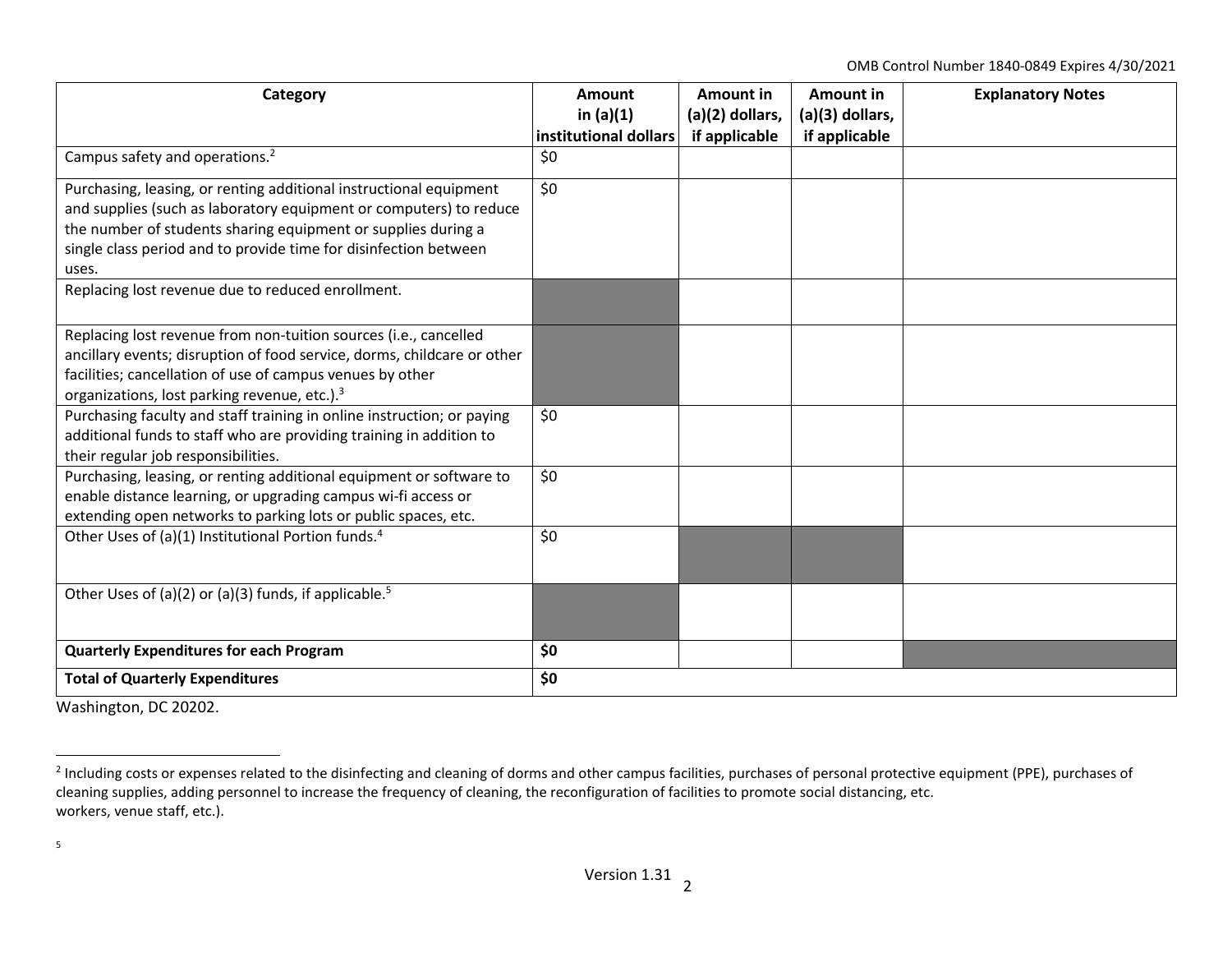# **CARES Act & COVID-19 Guidance**

### **CARES Act Report and Disclosure**

#### *Last Updated: 09/30/2020*

Avery James School of Cosmetology acknowledges that it signed and returned to the U.S. Department of Education the Certification and Agreement Form assuring the University intends to use at least 50% of the funds received under Section 18004(a)(1) of the CARES Act to provide Emergency Financial Aid Grants to students. The institution appreciates that Congress and the President have made these critical funds available for eligible students who have expenses related to the disruption of campus operations due to the coronavirus pandemic. We take receipt of these federal funds seriously and are distributing them in accordance with the CARES Act and implementing guidance. The institution is making the below information available for transparency purposes and in compliance with the U.S. Department of Education's ("Department") Electronic Announcement of May 6, 2020. For questions or concerns regarding this Fund Report, please contact financial aid administrator at (225)928-7770

To meet the reporting requirements outlined in the CARES Act passed by Congress and signed by President Trump on March 27, 2020, Avery James School of Cosmetology is disclosing the following information.

1. The total funds Avery James School of Cosmetology will receive for distributions to students from the U.S. Department of Education is **\$111,319**.

2. To date, the total amount of Emergency Financial Aid Grants distributed to students under Section 18004(a)(1) of the CARES Act is **\$105,265.**

3. The estimated total number of students in the 2019-2020 academic year at Avery James School of Cosmetology eligible to participate in federal aid programs under **Section 484 in Title IV of the Higher Education Act of 1965** and thus eligible to receive Emergency Financial Aid Grants under Section 18004(a)(1) of the CARES Act is **67**.

4. To date, the total number of students that have received an Emergency Financial Aid Grant under Section 18004(a)(1) of the CARES Act is **62**.

5. The methods used to determine which and how much students receive in Emergency Financial Aid Grants are as follows –Students submit an Emergency Aid Application to the institution. The application is housed in the Financial Aid office and could be sent by email, and students will check and indicate their need category –This includes, but is not limited to:

- Rent/Utilities
- Food
- Medical
- Childcare
- Technology/Course materials (to include internet cost)

Amounts range on average from **\$336 - \$2,018**, and specific grant amounts were offered based on official EFC from ISIR generated from information entered on FAFSA.

6. The Institution informed students of the availability of this funding and steps to apply through postings to institutional websites, e-mail, calling each student, the Financial Aid Web Page, and social media accounts.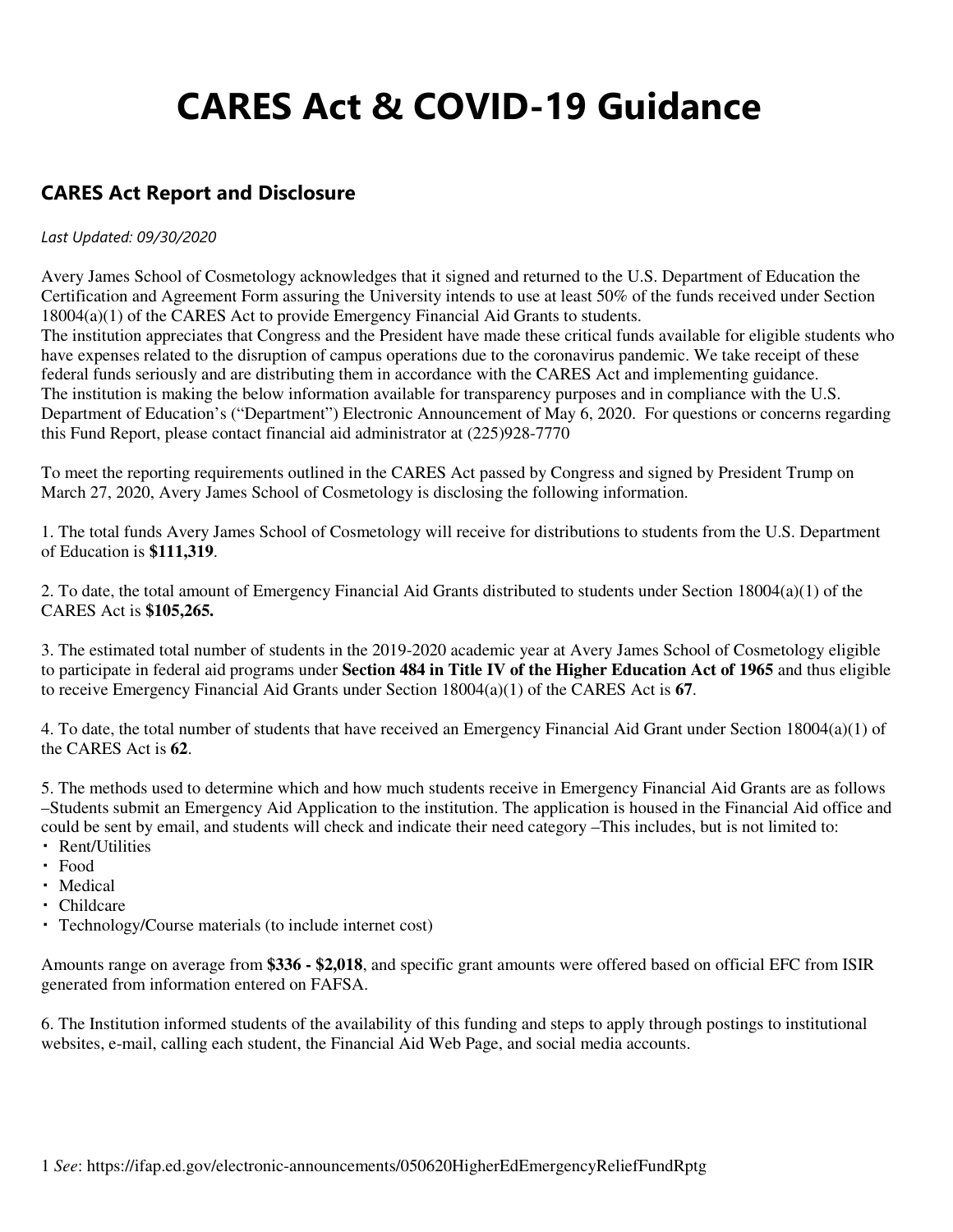## **Quarterly Budget and Expenditure Reporting under CARES Act Sections 18004(a)(1) Institutional Portion, 18004(a)(2), and 18004(a)(3), if applicable**

| <b>Institution Name: AVERY JAMES SCHOOL OF COSMETOLOTY</b>                            | <b>Date of Report: 10/30/2020</b> | <b>Covering Quarter Ending: 09/30/2020</b> |              |
|---------------------------------------------------------------------------------------|-----------------------------------|--------------------------------------------|--------------|
| <b>Total Amount of Funds Awarded:</b> Section (a)(1) Institutional Portion: \$111,319 | Section $(a)(2)$ :                | Section $(a)(3)$ :                         | <b>Final</b> |
| Report? $\square$                                                                     |                                   |                                            |              |

| Category                                                                                                                                                                                                                                                                                                                                                                                                | Amount<br>in $(a)(1)$ | Amount in<br>$(a)(2)$ dollars, | Amount in<br>$(a)(3)$ dollars, | <b>Explanatory Notes</b> |
|---------------------------------------------------------------------------------------------------------------------------------------------------------------------------------------------------------------------------------------------------------------------------------------------------------------------------------------------------------------------------------------------------------|-----------------------|--------------------------------|--------------------------------|--------------------------|
|                                                                                                                                                                                                                                                                                                                                                                                                         | institutional dollars | if applicable                  | if applicable                  |                          |
| Providing additional emergency financial aid grants to students. <sup>1</sup>                                                                                                                                                                                                                                                                                                                           |                       |                                |                                |                          |
| Providing reimbursements for tuition, housing, room and board, or<br>other fee refunds.                                                                                                                                                                                                                                                                                                                 |                       |                                |                                |                          |
| Providing tuition discounts.                                                                                                                                                                                                                                                                                                                                                                            |                       |                                |                                |                          |
| Covering the cost of providing additional technology hardware to<br>students, such as laptops or tablets, or covering the added cost of<br>technology fees.                                                                                                                                                                                                                                             | \$0                   |                                |                                |                          |
| Providing or subsidizing the costs of high-speed internet to students<br>or faculty to transition to an online environment.                                                                                                                                                                                                                                                                             | \$0                   |                                |                                |                          |
| Subsidizing off-campus housing costs due to dormitory closures or<br>decisions to limit housing to one student per room; subsidizing<br>housing costs to reduce housing density; paying for hotels or other<br>off-campus housing for students who need to be isolated; paying<br>travel expenses for students who need to leave campus early due to<br>coronavirus infections or campus interruptions. | \$0                   |                                |                                |                          |
| Subsidizing food service to reduce density in eating facilities, to<br>provide pre-packaged meals, or to add hours to food service<br>operations to accommodate social distancing.                                                                                                                                                                                                                      | \$0                   |                                |                                |                          |
| Costs related to operating additional class sections to enable social<br>distancing, such as those for hiring more instructors and increasing<br>campus hours of operations.                                                                                                                                                                                                                            | \$0                   |                                |                                |                          |

<sup>&</sup>lt;sup>1</sup> To support any element of the cost of attendance (as defined under Section 472 of the Higher Education Act of 1965, as amended (HEA)) per Section 18004(c) of the CARES Act and the Interim Final Rule published in the *Federal Register* on June 17, 2020 (85 FR 36494). Community Colleges in California, all public institutions in Washington State, and all institutions in Massachusetts have different requirements due to recent U.S. District Court actions. Please discuss with legal counsel. HEERF litigation updates can be found here.